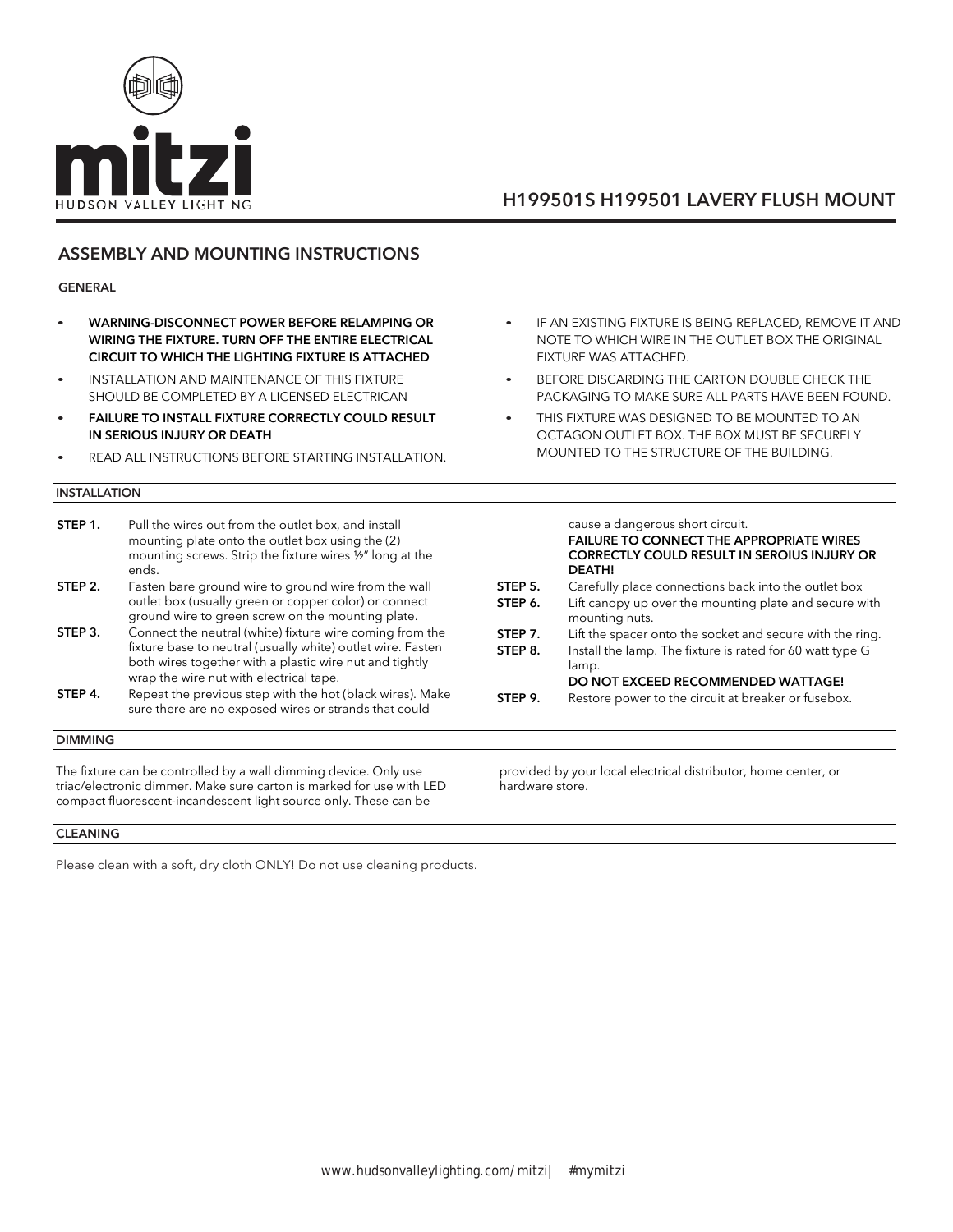

## H199501S H199501 LAVERY FLUSH MOUNT

### ASSEMBLY AND MOUNTING DIAGRAM



WIRE NUT/TAPING DIAGRAM

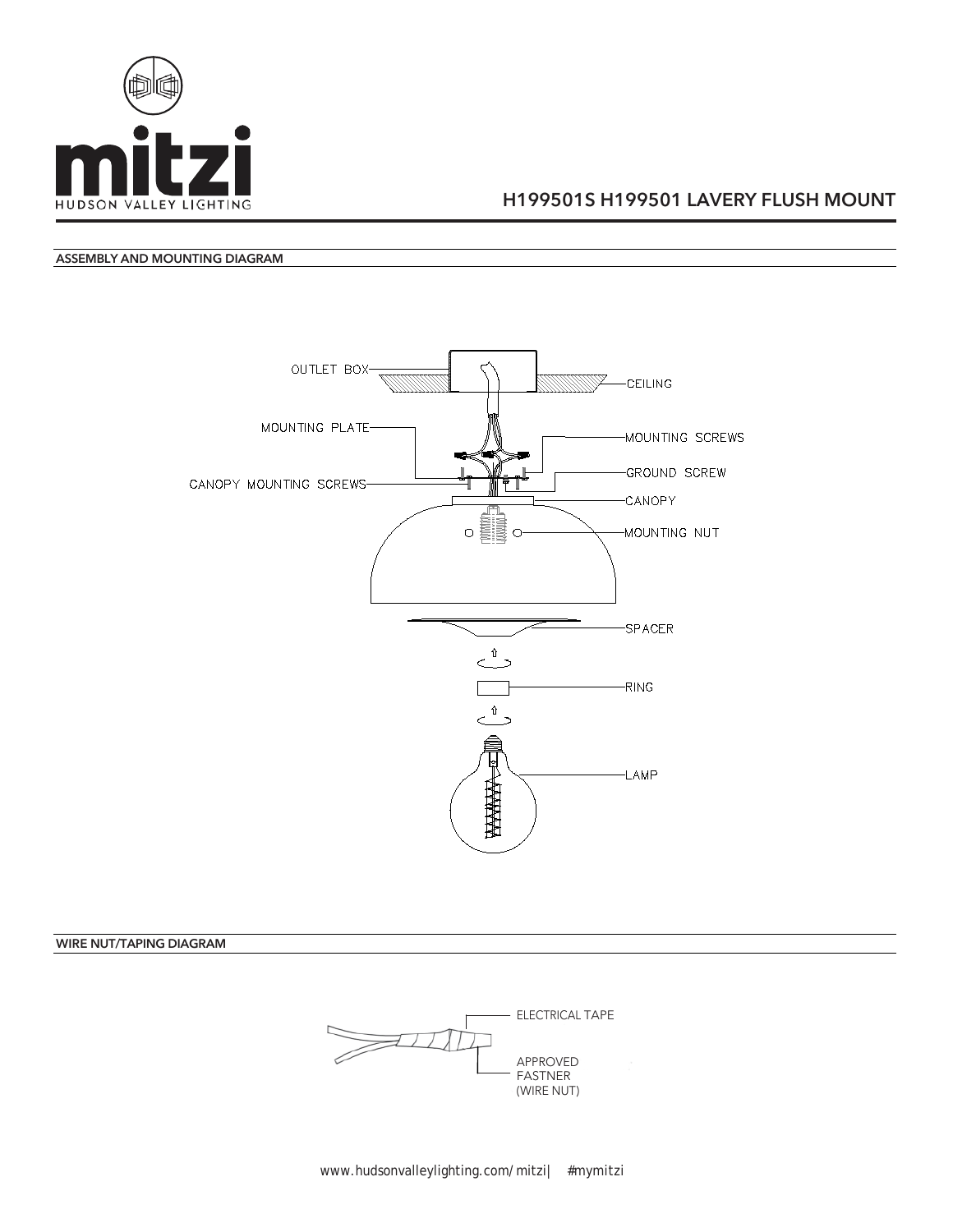

# H199501S H199501 LAVERY FLUSH MOUN

## NOTICE D'ASSEMBLAGE ET DE MONTAGE

### GENERALITÉ

- AVERTISSEMENT DÉBRANCHER LE COURANT AVANT DE REMPLACER UNE AMPOULE OU DE RELIER LE DISPOSITIF AU COURANT. COUPER INTÉGRALEMENT LE CIRCUIT ÉLÉCTRIQUE AUQUEL LE DISPOSITIF EST RELIÉ.
- L'INSTALLATION ET L'ENTRETIEN DE CE DISPOSITIF DOIVENT ÊTRE REALISÉS PAR UN ÉLECTRICIEN AGRÉÉ.
- UNE INSTALLATION INCORRECTE DE L'APPAREIL PEUT ENTRAINER DES BLESSURES GRAVES OU LA MORT.
- VEUILLEZ LIRE TOUTE LA NOTICE AVANT DE PROCÉDER À L'INSTALLATION.

### INSTALLATION

- PAS 1. Retirer les fils de la boîte de dérivation et installer la plaque de montage à ladite boîte de dérivation au moyen des (2) vis de montage. Dénuder les fils jusqu'à 1,3cm  $(1/2'')$ .
- PAS 2. Fixer le fil de terre dénudé au fil de terre de la boîte de dérivation à la paroi (généralement de couleur verte ou cuivre) ou relier le fil de terre à la vis verte sur la plaque de montage.
- PAS 3. Relier le fil neutre (blanc) venant de la base du dispositif au fil neutre (généralement blanc) de la boîte de dérivation. Relier les deux fils entre eux à l'aide d'un serre-câble en plastique et envelopper le serre-câble de ruban isolant bien serré.
- PAS 4. Répéter le pas précédent avec les fils de phase (noirs). S'assurer qu'il n'y a pas de fils exposés ou de brins qui

### RÈGLAGE D'INTENSITÉ

Le dispositif peut être contrôlé par un variateur de lumière de paroi. N'utiliser qu'un variateur de lumière triad/électronique. S'assurer que l'emballage porte la mention précisant de n'utiliser le dispositif qu'avec une source lumineuse DEL (LED) compact fluorescent• EN CAS DE REMPLACEMENT D'UN APPAREIL EXISTANT RETIRER CELUI-CI ET NOTER À QUELS CÂBLES DE LA BOÎTE DE DÉRIVATION LE DISPOSITIF ORIGINAL ÉTAIT RELIÉ.

- AVANT DE JETER LA BOÎTE D'EMBALLAGE, CONTRÔLER L'EMBALLAGE POUR S'ASSURER QUE TOUTES LES PIÈCES ONT ÉTÉ TROUVÉES.
- CE DISPOSITIF A ÉTÉ CONÇU POUR ÊTRE MONTÉ SUR UNE BOÎTE DE DÉRIVATION OCTOGONALE. LA BOÎTE DOIT ÊTRE FIXÉE DE MANIÈRE SÛRE À LA STRUCTURE DE L'IMMEUBLE

#### pourraient causer un dangereux court-circuit UNE CONNEXION INCORRECTE OU DES FILS INAPPROPRIÉS PEUT ENTRAÎNER DE GRAVES BLESSURES OU LA MORT!

- PAS 5. Remettre soigneusement les connexions dans la boîte de dérivation.
- PAS 6. Lever le cache-piton sur la plaque de montage et sécuriser à l'aide des écrous de montage
- PAS 7. Lever l'entretoise vers la douille et scuriser avec la bague.
- PAS 8. Installer les ampoules. Ce dispositif est prévu pour des ampoules de 60 watt de type G.
	- NE PAS DÉPASSER LE WATTAGE RECOMMANDÉ!
- PAS 9. Rebrancher le courant au disjoncteur ou à la boîte à fusibles.

incandescente. Celles-ci peuvent être fournies par votre distributeur de matériel électrique local, par un centre de bricolage ou par une quincaillerie.

### **NETTOYAGE**

A nettoyer UNIQUEMENT avec un chiffon doux et sec! Ne pas utiliser de produits de nettoyage.